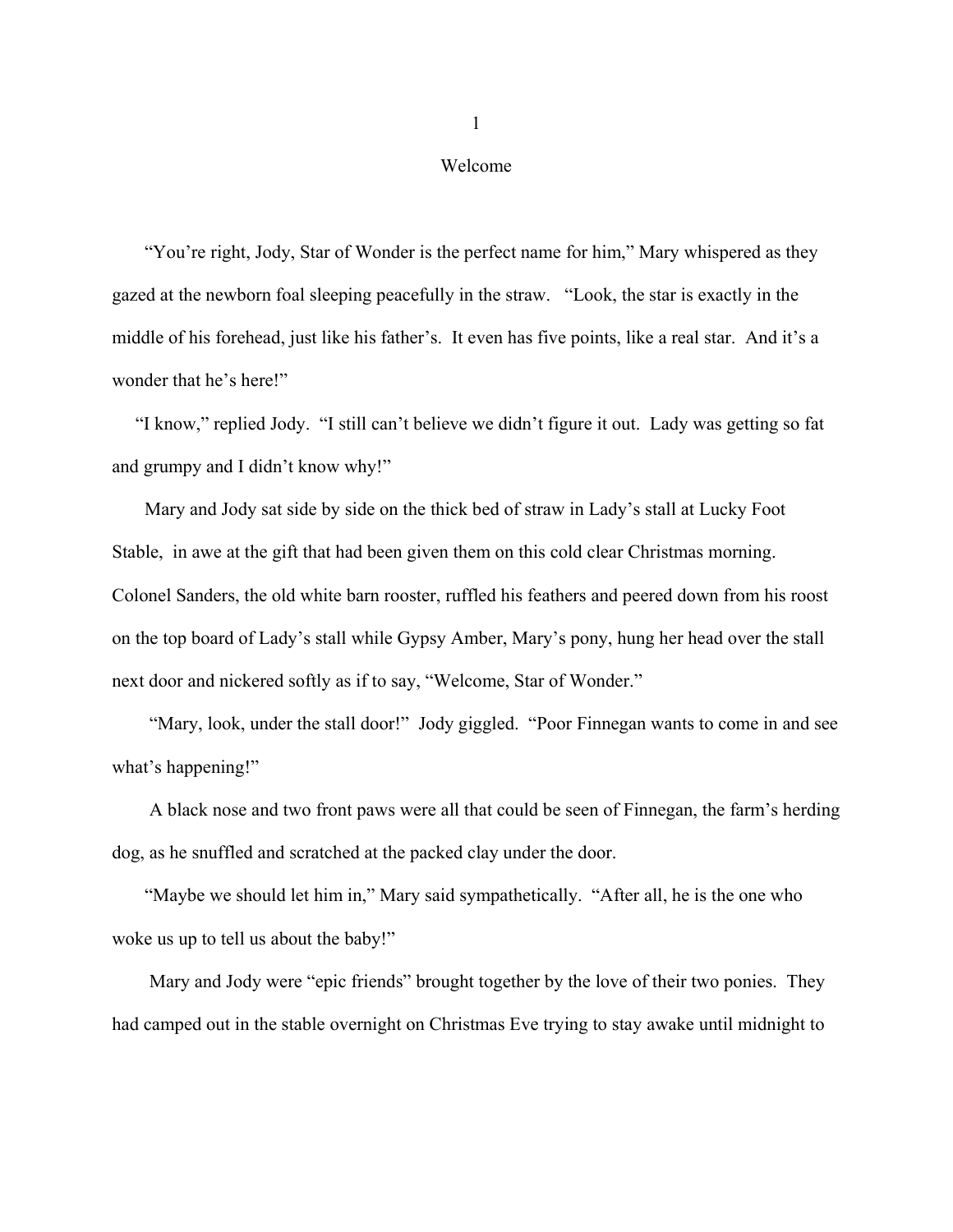hear the animals speak, a legend that Mary had read about in one of her many books. But they had both fallen asleep just before the stroke of twelve, only to be awakened in the morning by Finnegan's whining and scratching at Lady's stall door. When Mary got up to investigate, she experienced the shock of her life at the completely unexpected sight of the black and white foal struggling to stand on his spindly legs as Lady, his proud mother, gently licked the top of his head.

 "Ok, Finnegan, you can come in if you promise to be quiet and calm and not wake the baby!" Mary giggled, carefully opening the stall door. Finnegan's whole body wagged as he entered the stall, but upon seeing the sleeping foal, he stopped in his tracks, pricked up his ears, and cocked his head as if to say, "What in the world is that?" Mary and Jody covered their mouths to keep from laughing out loud at the look on the dog's face.

 "Finney, meet Star of Wonder. We know you weren't expecting him, and neither were we, but he's here and we're going to help Lady take care of him," Mary explained.

 Lady snorted and pinned her ears back at the sight of the intruder, and Finnegan took a step back, not sure what to do.

 "Lady, it's alright -- you know Finnegan! He's not going to hurt Star. He just wants to see him," Jody said, petting the hapless dog to show Lady that he was no threat. Lady shook her head up and down and extended her nose for Finnegan to sniff, and they were friends again.

 "Mary, I just thought of something!" Jody exclaimed. "I don't know what time it is, but I bet it's almost milking time. We've got to get Willie!"

 Willie was the old cowhand on Mr. McMurray's dairy farm where Jody and Mary kept the ponies. While he spent most of his time taking care of the cows, he sometimes helped the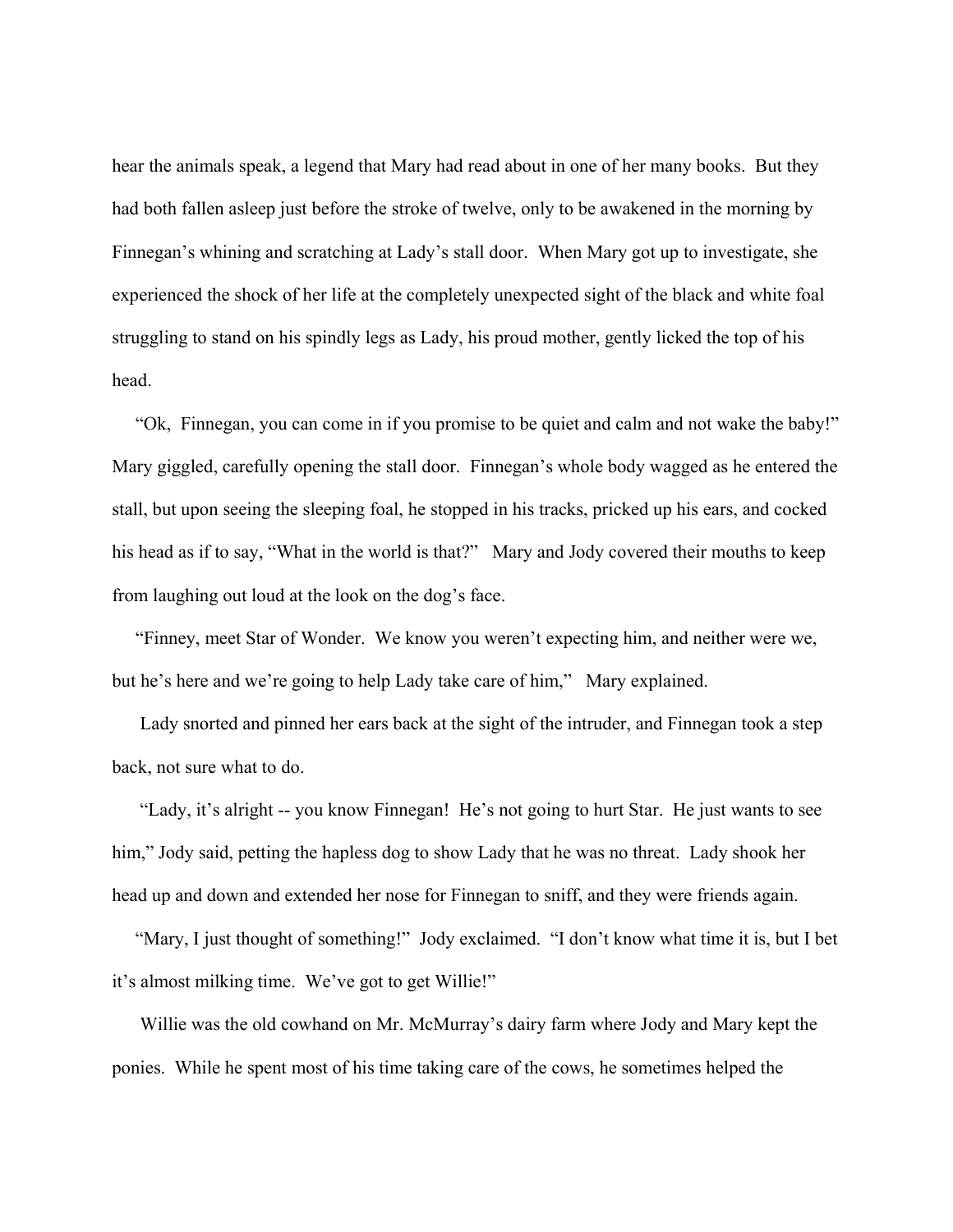girls with the ponies -- like the time that past spring when he hauled Lady to a horse show in the back of his old red pickup truck. The girls were now gazing at the result of that trip, when Lady had gotten herself into a paddock with a beautiful black stallion.

 "You're right, Jode. I'll go see if he's here yet!" Mary started to jump up in her usual way, but remembering to be quiet around the foal, she raised herself gently from the straw. Before she reached the stall door, she was greeted by a familiar voice.

 "Well, what in tarnation do we have here?" Willie said, looking through the open door and tugging on his ear lobe.

 "Willie! I was just coming to get you! It's a foal! Lady had a baby! We didn't even know! We fell asleep before midnight, and Finney woke us up this morning, and here he was in the stall!" Mary exclaimed all in one breath.

"Hmph," Willie said, taking off his hat and scratching the side of his head.

"Willie, is that all you have to say? Isn't it a miracle?" Jody whispered.

 "A miracle? I don't know about that," Willie smiled. "I reckon I can figure out how it happened."

 "Oh, Willie, we did figure out how it happened. I mean, we knew Lady was in the paddock with the stallion at the horse show, but we just never thought about it -- even when Lady was getting all fat and lazy!" Jody continued.

 "Willie, you don't even look surprised!" Mary said suspiciously. "Willie -- you knew all along, didn't you? You knew and you didn't tell us!"

"Hmph," Willie replied with a hint of a smile playing on his lips.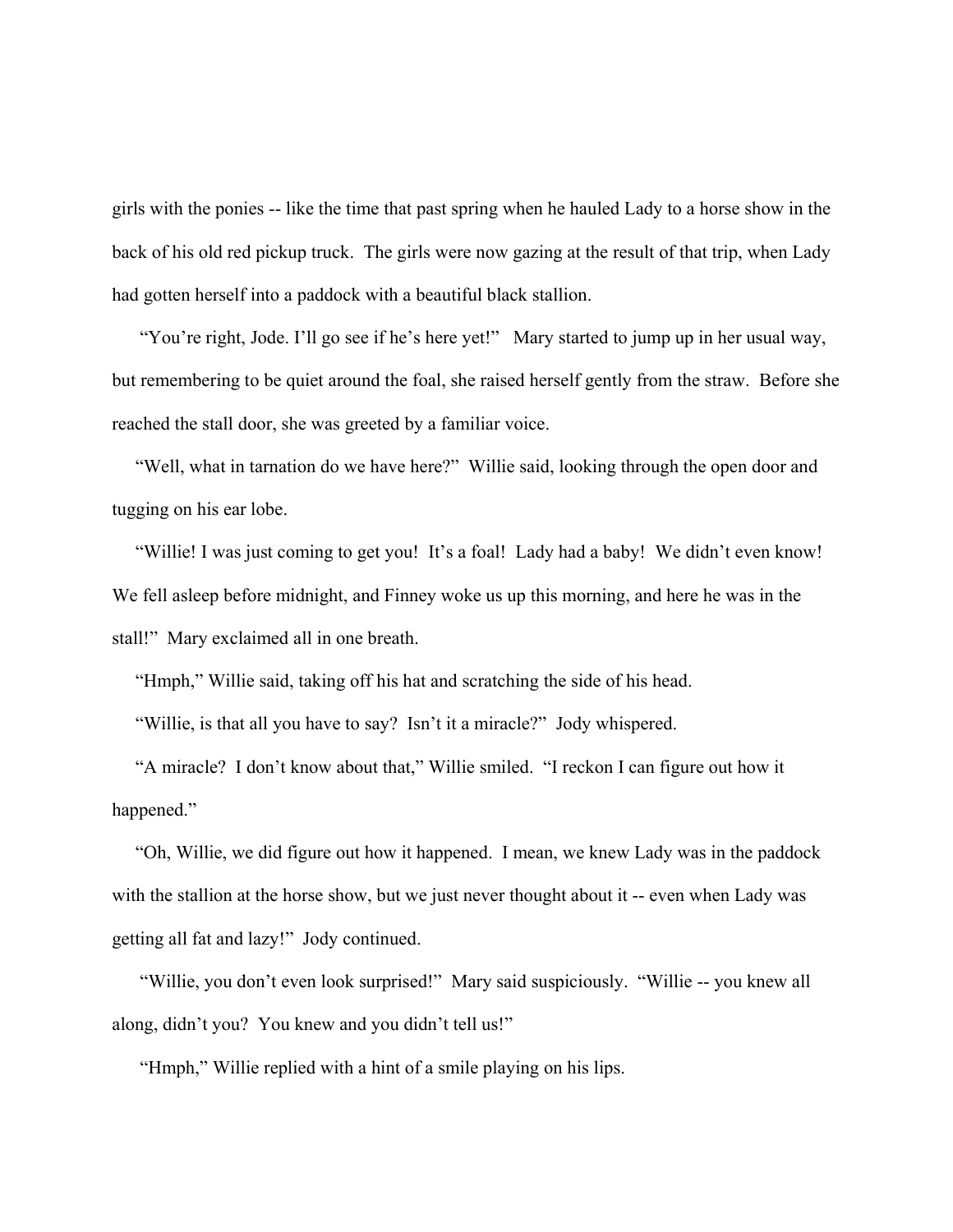"Well, if you wanted us to be surprised, you did a good job!" Jody cried. "We were surprised, alright!"

 "Now, who do you think has been givin' that old plug extra grain and makin' sure she was gettin' all the hay she needed to make sure that baby was growin' the way it should in her belly?" Willie asked. Normally Jody would be offended at Willie calling Lady an "old plug," but she was still trying to absorb the fact that Willie knew about Star all along.

 "Willie, guess what we named him?" Mary said, forgetting to be mad at Willie for keeping such a big secret.

"You named him already?"

 "Of course, we've been in here with him for an hour!" Mary exclaimed. "When we were trying to stay awake last night to hear the animals talk, we decided to sing Christmas carols, and the one we knew the words to was We Three Kings. So we sang it, and the chorus goes, 'Star of wonder, star of night, star with royal beauty bright.' So since he has that perfect bright star, and he's such a wonder, we named him Star of Wonder -- Star for short. And it was all Jody's idea," she continued generously.

 Just as if Star of Wonder had heard his name called, he raised his head from the straw and blinked, first at Mary, then at Jody, and finally at Willie before raising himself to a more upright position. He blinked again, shook his head, and blew through his nose. Then, just as Lady had done, he stretched his neck and offered his muzzle for Finnegan to sniff.

"He's a right cheeky thing, ain't he?" Willie chuckled.

"Look, he's trying to get up again!" Jody giggled.

 The gangly foal stretched out his front legs in the straw and raised himself up as far as he could, trying to push off with his hindquarters. Wobbling to and fro, he managed to get his rear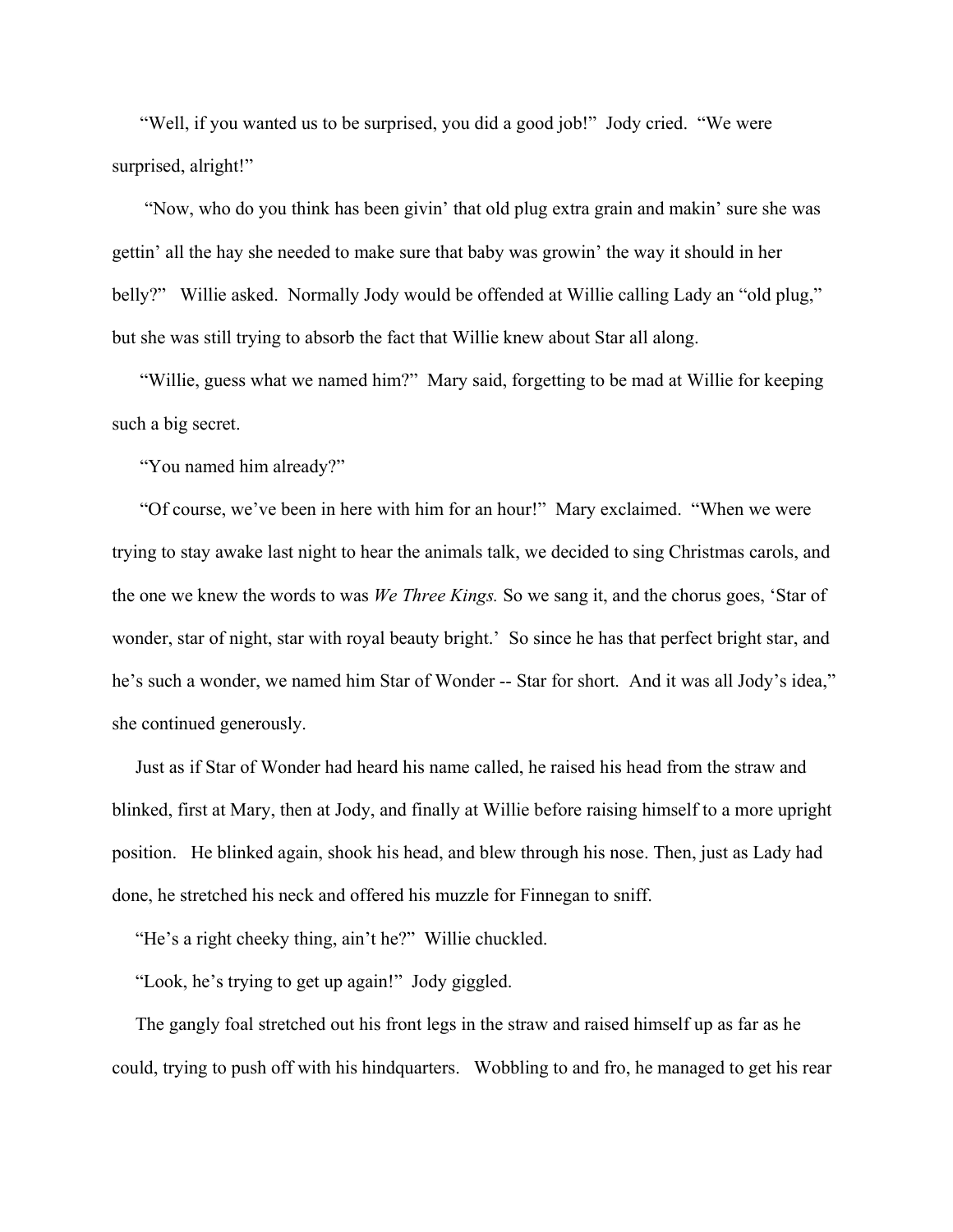end off the ground just long enough to lose his balance and flop back down on his side.

 "You girls move out of the way and give him some more room," Willie instructed. "He may look small, but if he lands on you, you're gonna know it."

 "But Willie, can't we help him? If Jody gets on one side and me on the other, we could help him up!" Mary exclaimed.

 "You just let him get up on his own," Willie said. "He'll get it in a minute. He already know how to stand, he's just got to figure it out."

 So Mary and Jody backed up against the stall boards while the determined foal tried once again to get his impossibly fragile legs under him. As he rocked back and forth, Lady nickered her encouragement and nuzzled him gently until he finally stood, legs splayed but sturdy enough to help him stay up. Now he only had to turn himself around far enough to get his muzzle under Lady's belly where the nourishing first milk was. As if Lady knew he would have difficulty with that maneuver, she turned her own body around to accommodate him.

"He's already nursed once, Willie. We watched him." Mary said.

 "I see he's got the stallion's black color but Lady's white patches across his withers. And look at those white stockings all the way up to his knees and hocks. He's gonna be a real looker," Willie said admiringly.

 The foal felt along Lady's side with his muzzle, pushing and snuffling, trying to find the right spot, but he couldn't quite remember where he had nursed only an hour before.

"Oh, Willie, can't we help him now? He just needs a little guidance," Jody implored.

 "Well, I reckon it couldn't hurt. Just push his head down a little and guide his mouth up to her udder, and then he'll get the picture."